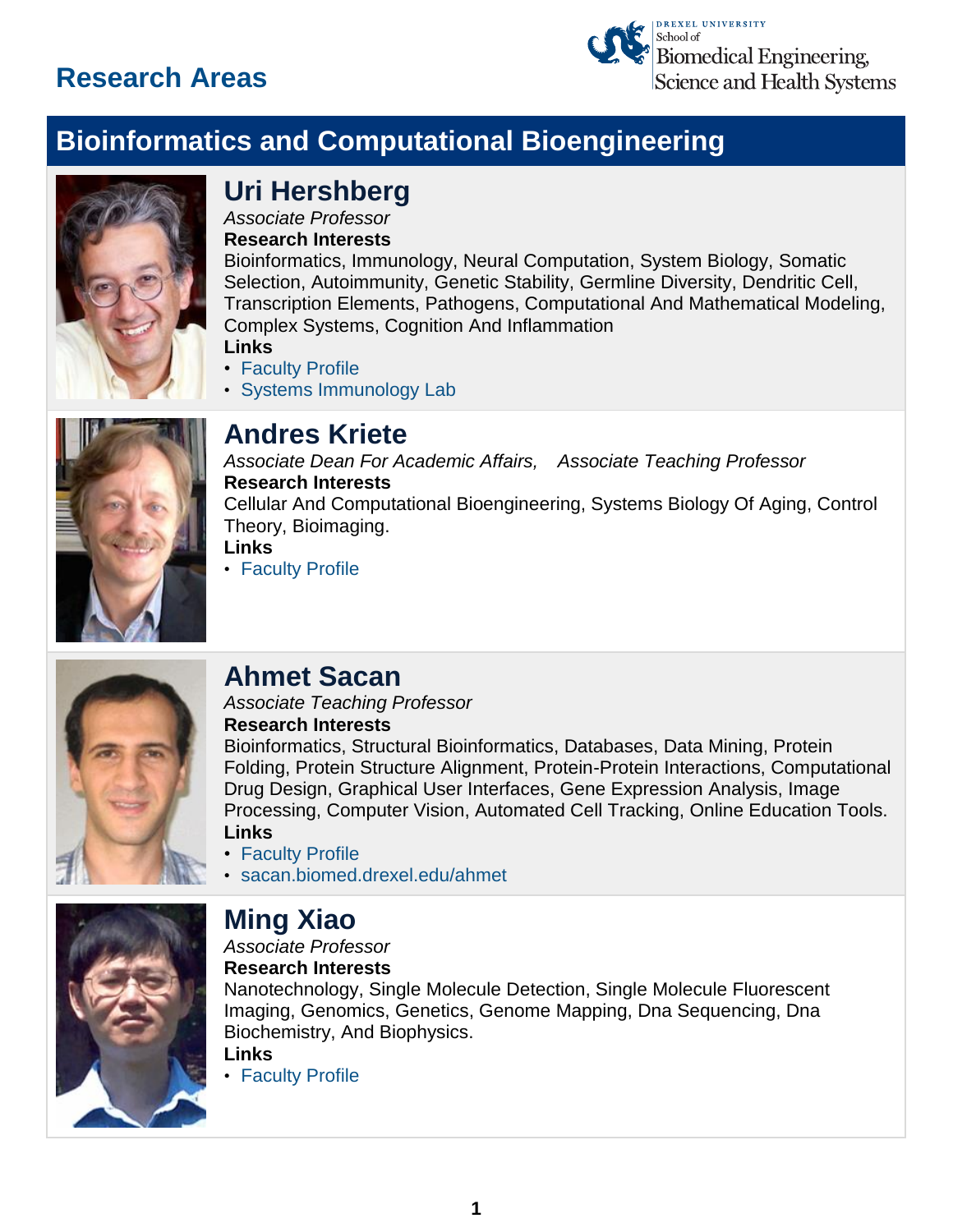

# **Biomaterials and Tissue Engineering**



### **Fred Allen**

*Associate Teaching Professor And Associate Director For Undergraduate Education*

#### **Research Interests**

Tissue Engineering, Cell Engineering, Orthopedics, Bone Remodeling, Wound Healing, Mechanotransduction, Signal Transduction, Adhesion, Migration **Links**

• [Faculty Profile](https://drexel.edu/biomed/faculty/core/AllenFred/)



# **Lin Han**

*Assistant Professor*

#### **Research Interests**

Nanoscale Structure-Property Relationships Of Biological Materials, Genetic And Molecular Origins Of Soft Joint Tissue Diseases, Biomaterials Under Extreme Conditions, Coupling Between Stimulus-Responsiveness And Geometry **Links**

- [Faculty Profile](https://drexel.edu/biomed/faculty/core/HanLin/)
- [Nanobiomechanics Laboratory](http://www.biomed.drexel.edu/new04/nanobiomech/)



# **Dov Jaron**

*Professor Emeritus, Calhoun Distinguished Professor Of Engineering In Medicine*

#### **Research Interests**

Engineering Development And Optimization Of Cardiac Assist Devices, Cardiovascular Dynamics, Cardiovascular Function Under Stress, Modeling Of Biological Systems, Mechanisms Of Gas Transport In The Mivtocirculation, Biomedical Instrumentation Biomatrices, Cell-Biomaterials Interactions, Artificial Internal Organs, Endothelial Cell Biology, Hemodynamic Forces, Atherosclerosis, Genomics, Signal Transduction **Links**

• [Faculty Profile](https://drexel.edu/biomed/faculty/emeritus/JaronDov/)



### **Steven Kurtz**

#### *Part-Time Research Professor* **Research Interests**

Computational Biomechanics Of Bone-Implant Systems And Impact-Related Injuries, Orthopaedic Biomechanics, Contact Mechanics, Orthopaedic Biomaterials, Large-Deformation Mechanical Behavior And Wear Of Polymers, And Degradation And Crosslinking Of Polyolefins In Implant Applications. **Links**

- [Faculty Profile](https://drexel.edu/biomed/faculty/research/KurtzSteven/)
- [Implant Research Center](http://www.biomed.drexel.edu/implantcenter/)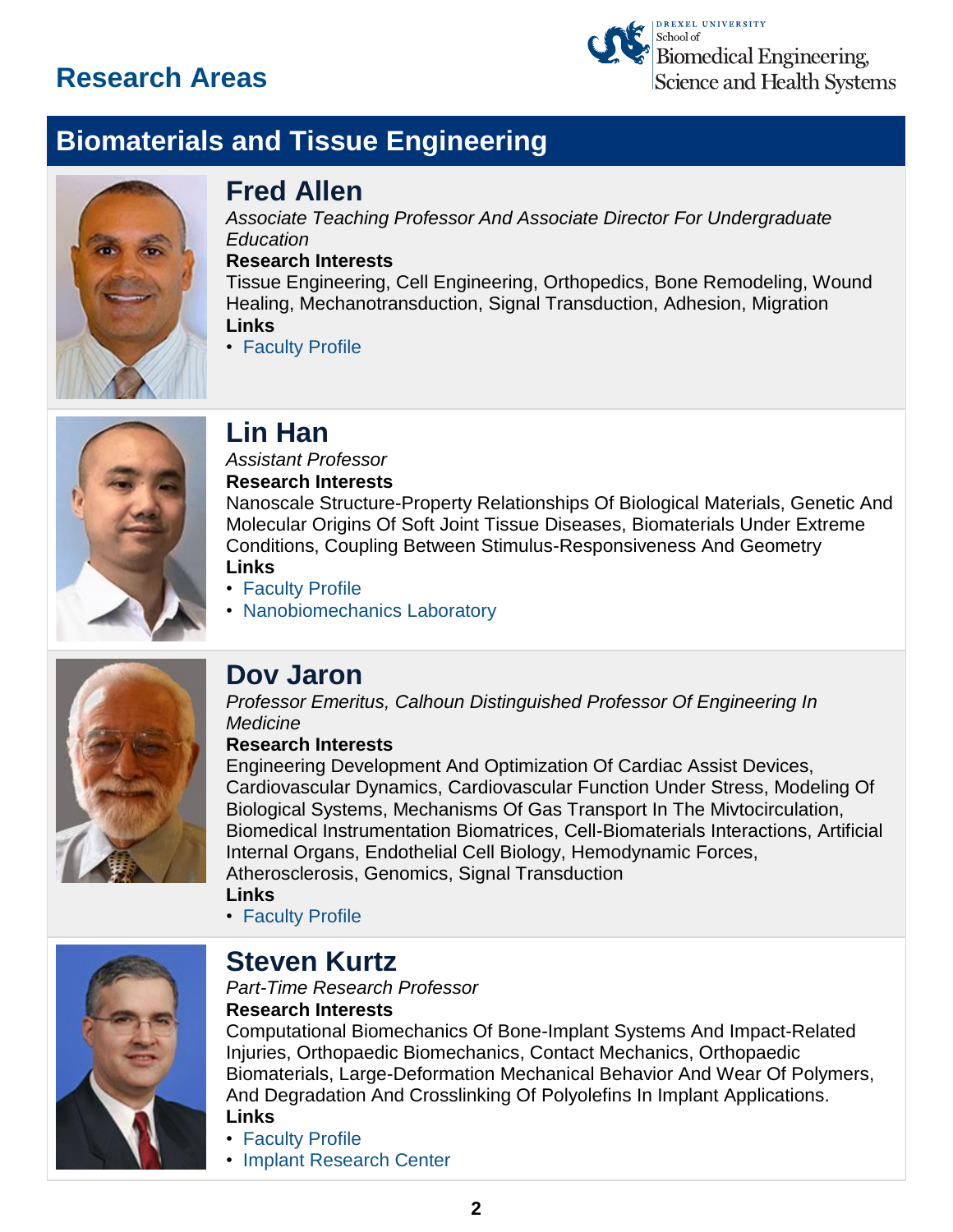

# **Biomaterials and Tissue Engineering**



### **Peter Lewin**

*Richard B. Beard Distinguished University Professor* **Research Interests**

Ultrasonic Characterization Of Materials, Propagation Of Ultrasonic Waves In Inhomogeneous Media, Electro-Acoustic Transducers, Biological Effects Of Ultrasound, Physical Acoustics, And Underwater Acoustics

#### **Links**

- [Faculty Profile](https://drexel.edu/biomed/faculty/core/LewinPeter/)
- [Ultrasound And Optics Wound Healing Team](http://biomed.drexel.edu/new04/ultrasound/)



# **Michael Neidrauer**

*Assistant Research Professor* **Research Interests** Wound Healing, Near Infrared, Spectroscopy, Cell Culture, Data Analysis, Optical Coherence Tomography (Oct), Matlab, Life Sciences Assay Development, Confocal Microscopy, Biomaterials, In-Vivo, Medical Devices **Links**



#### • [Faculty Profile](https://drexel.edu/biomed/faculty/research/NeidrauerMichael/)

# **Adrian Shieh**

#### *Associate Teaching Professor* **Research Interests**

3-D Cell Culture, Cancer, Cell And Tissue Engineering, Extracellular Matrix, Fibroblasts, Interstitial Flow, Mechanobiology, Mechanotransduction, Tumor Invasion And Metastasis, Tumor Microenvironment

#### **Teaching Interests**

Active Learning, Biomechanics, Cell And Molecular Biology, Cell And Tissue Engineering, Problem-Based Learning, Stem Education **Links**

• [Faculty Profile](https://drexel.edu/biomed/faculty/core/ShiehAdrian/)



# **Wan Shih**

*Professor*

#### **Research Interests**

Piezoelectric Microcantilever Biosensors Development, Piezoelectric Finger Development, Quantum Dots Development, Tissue Elasticity Imaging, And Piezoelectric Microcantilever Force Probes.

**Links**

- [Faculty Profile](https://drexel.edu/biomed/faculty/core/ShihWan/)
- [Biosensors & Biomaterials Laboratory](http://biomed.drexel.edu/labs/biosensors-and-biomaterials/)

**3**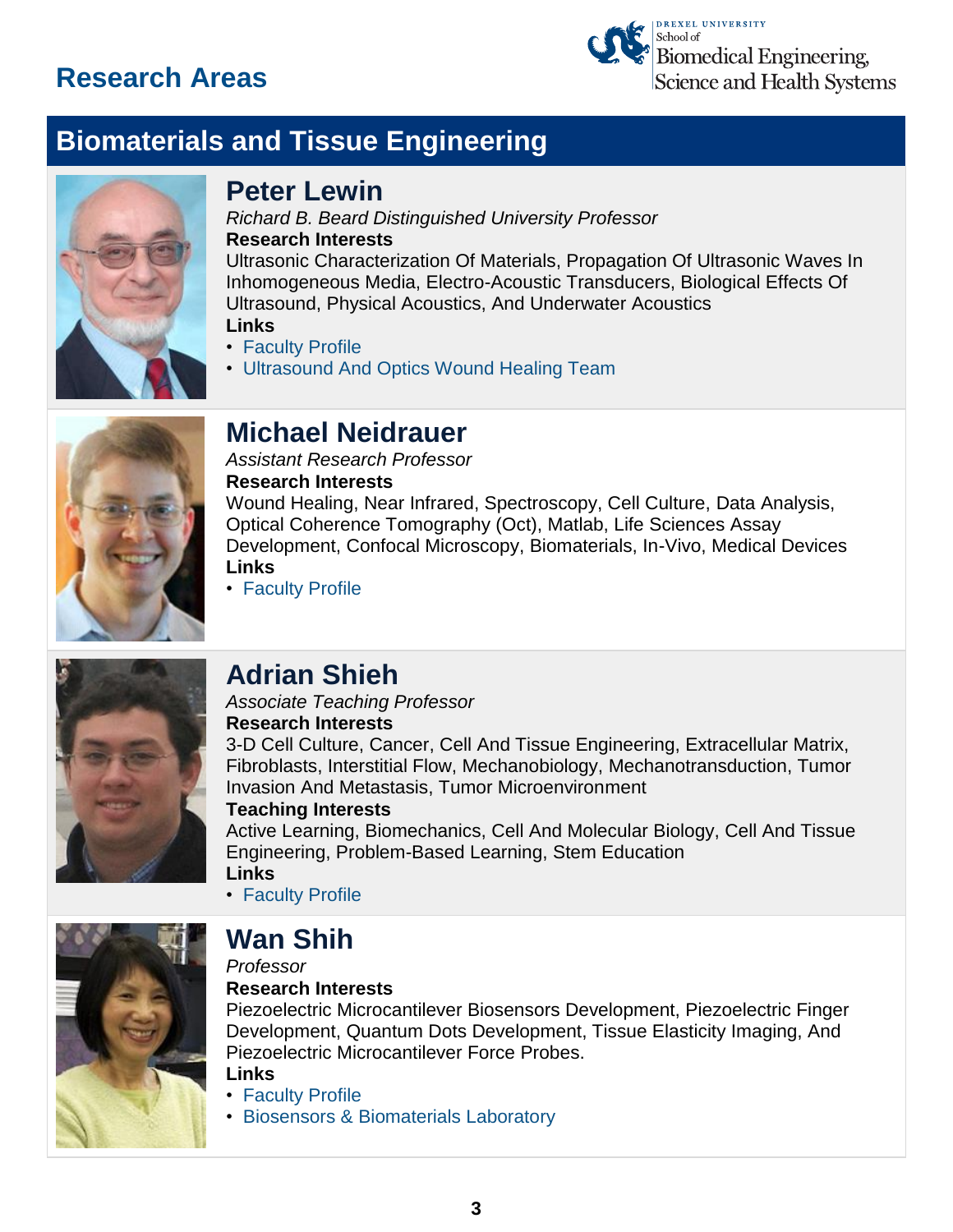

# **Biomaterials and Tissue Engineering**



# **Kara Spiller**

*Assistant Professor* **Research Interests** Macrophage-Biomaterial Interactions, Drug Delivery Systems, And Chronic Wound Healing.

**Links**

- [Faculty Profile](https://drexel.edu/biomed/faculty/core/SpillerKara/)
- [Biomaterials And Regenerative Medicine Laboratory](http://karaspiller.weebly.com/)



# **Margaret Wheatley**

*John M. Reid Professor* **Research Interests**

Ultrasound Contrast Agent Development (Tumor Targeting And Triggered Drug Delivery), Controlled Release Technology (Bioactive Compounds), And Microencapsulated Allografts (Ex Vivo Gene Therapy) For Spinal Cord Repair. **Links**

- [Faculty Profile](https://drexel.edu/biomed/faculty/core/WheatleyMargaret/)
- [Microencapsulation Laboratory](http://www.biomed.drexel.edu/labs/wheatley/index.html)



# **Yinghui Zhong**

#### *Associate Professor* **Research Interests**

Neural Tissue Engineering, Biomaterials, Neural Electrode/Tissue Interface, Spinal Cord Repair, Stem Cells, Surface Modification, And Drug Delivery. **Links**

• [Faculty Profile](https://drexel.edu/biomed/faculty/core/ZhongYinghui/)



# **Leonid Zubkov**

#### *Research Professor* **Research Interests**

Physiology, Wound Healing, Physiologic Neovascularization, Near-Infrared Spectroscopy, Optical Tomography, Histological Techniques, Computer-Assisted Diagnosis, Infrared Spectrophotometry, Physiologic Monitoring, Experimental Diabetes Mellitus, Penetrating Wounds, Diabetes Complications, Skin, Animal Models, Radiation Scattering, Failure Analysis **Links**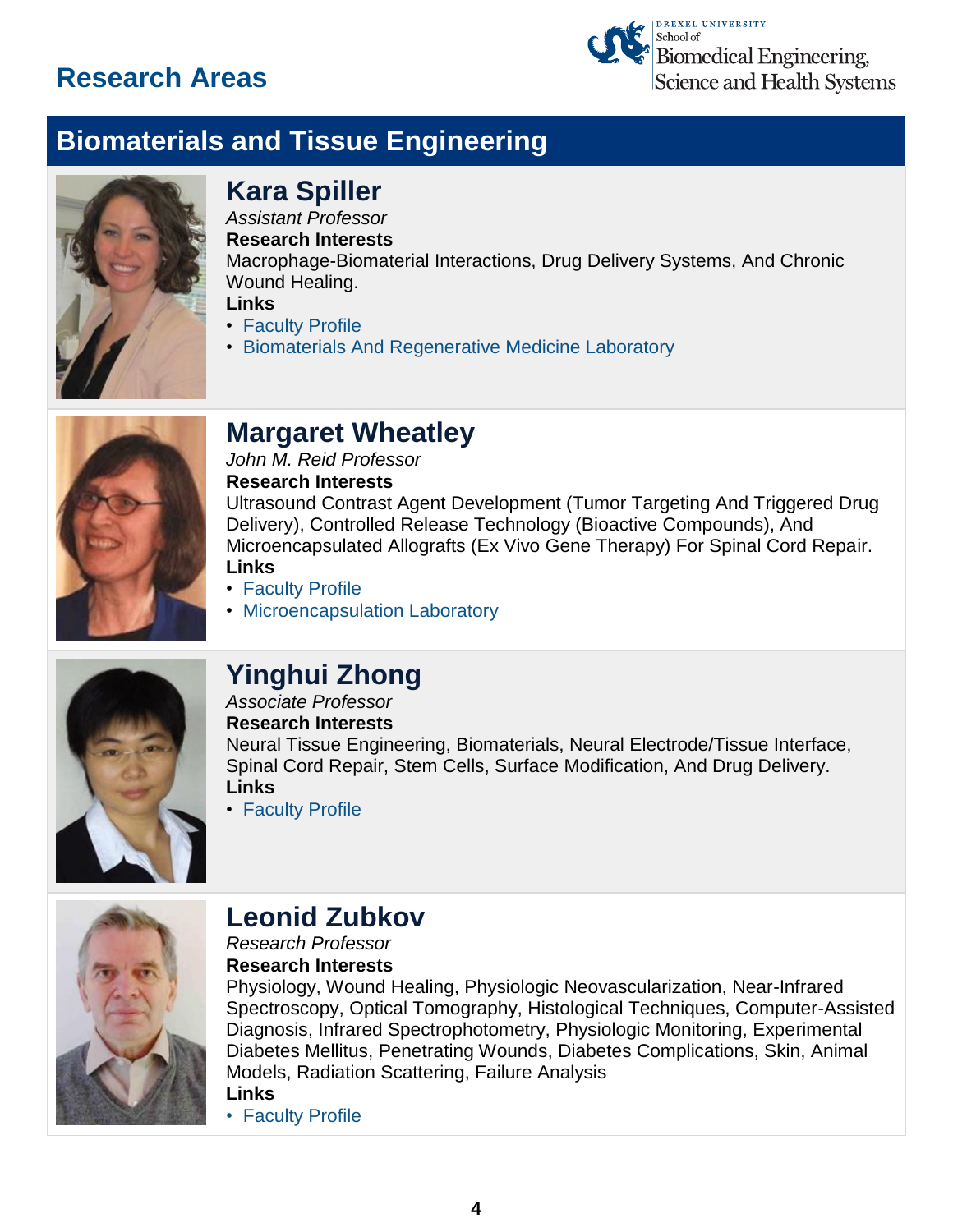

# **Biomechanics**



# **Sriram Balasubramanian**

*Associate Professor*

**Research Interests**

Orthopedic Biomechanics, Pediatric Spine And Rib Cage Deformities, Scoliosis, Computational Modeling, Pediatric Long Bones, Animal Models, Injury Biomechanics, Spinal Kinetics And Kinematics, And Knee Kinematics. **Links**

- [Faculty Profile](https://drexel.edu/biomed/faculty/core/BalasubramanianSriram/)
- [Orthopedic Biomechanics Laboratory](http://biomed.drexel.edu/labs/obl/)



### **Kenneth Barbee**

*Professor, Senior Associate Dean, And Associate Dean For Research* **Research Interests**

Cellular Biomechanics Of Neural And Vascular Injury, Mechanotransduction In The Cardiovascular System, Mechanical Control Of Growth And Development For Wound Healing And Tissue Engineering

**Links**

- [Faculty Profile](https://drexel.edu/biomed/faculty/core/BarbeeKenneth/)
- [Cellular Biomechanics Laboratory](http://biomed.drexel.edu/labs/cellular-biomechanics/)



### **Lin Han**

#### *Assistant Professor* **Research Interests**

Nanoscale Structure-Property Relationships Of Biological Materials, Genetic And Molecular Origins Of Soft Joint Tissue Diseases, Biomaterials Under Extreme Conditions, Coupling Between Stimulus-Responsiveness And Geometry **Links**

- [Faculty Profile](https://drexel.edu/biomed/faculty/core/HanLin/)
- [Nanobiomechanics Laboratory](http://www.biomed.drexel.edu/new04/nanobiomech/)



### **Steven Kurtz**

*Part-Time Research Professor*

**Research Interests**

Computational Biomechanics Of Bone-Implant Systems And Impact-Related Injuries, Orthopaedic Biomechanics, Contact Mechanics, Orthopaedic Biomaterials, Large-Deformation Mechanical Behavior And Wear Of Polymers, And Degradation And Crosslinking Of Polyolefins In Implant Applications. **Links**

- [Faculty Profile](https://drexel.edu/biomed/faculty/research/KurtzSteven/)
- [Implant Research Center](http://www.biomed.drexel.edu/implantcenter/)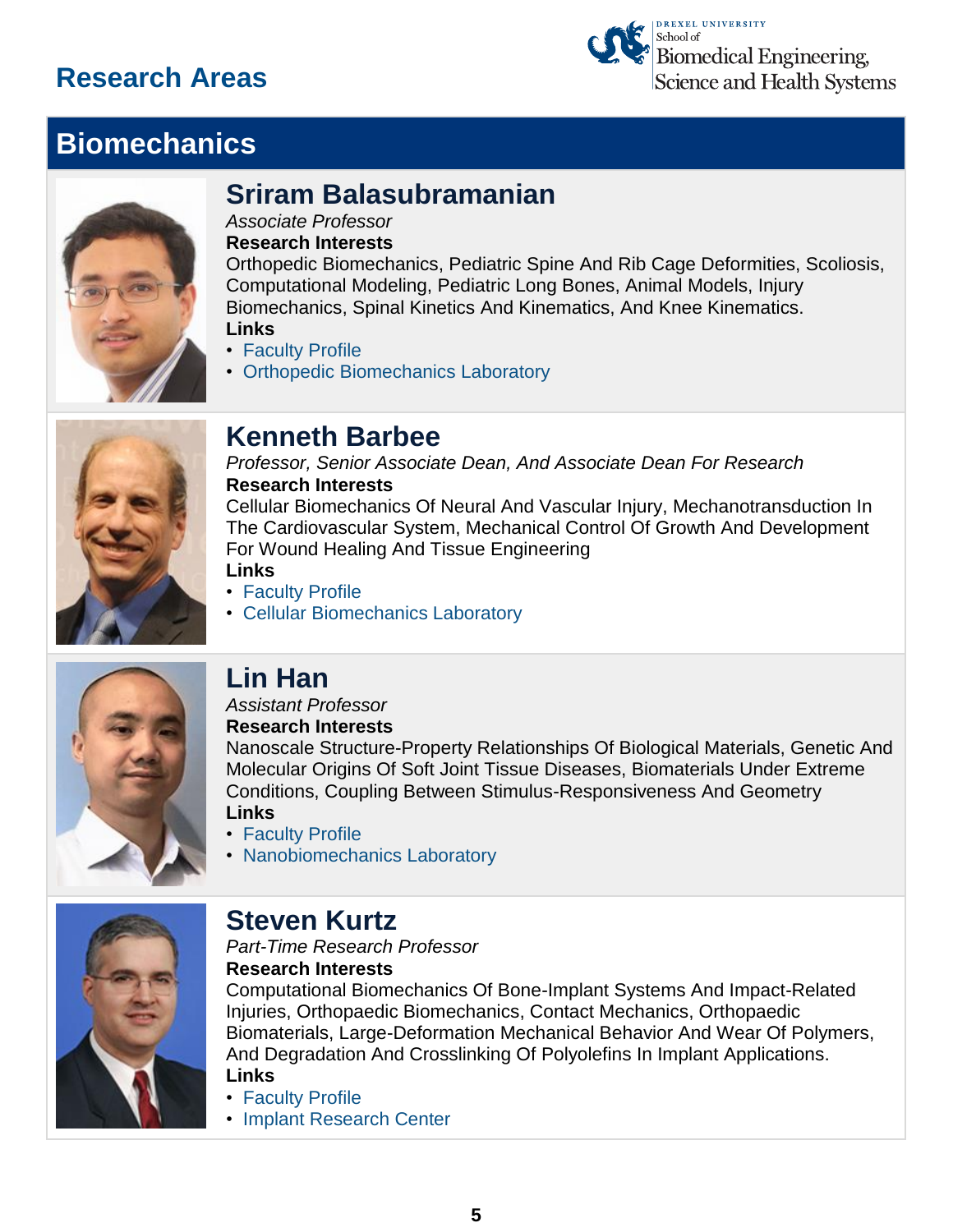

# **Biomechanics**



# **Rahamim Seliktar**

*Professor Emeritus* **Research Interests**

Rehabilitation Engineering, Limb Prosthetics, Biomechanics, Human Motion, Orthopedic Biomechanics, Assistive Technology **Links**

• [Faculty Profile](https://drexel.edu/biomed/faculty/emeritus/SeliktarRami/)



# **Patricia Shewokis**

*Professor* **Research Interests**

Movement Science, Smart Prosthetics, "Brain-In-The-Loop" Cognitive Technologies, Motor Learning, Human Performance, Biofeedback, Neural Imaging, Statistics And Measurement, And Brain-Computer Interface (Bci). **Links**

- [Faculty Profile](https://drexel.edu/biomed/faculty/core/ShewokisPatricia/)
- [Conquer Collaborative](https://drexel.edu/conquer/)



# **Adrian Shieh**

#### *Associate Teaching Professor* **Research Interests**

3-D Cell Culture, Cancer, Cell And Tissue Engineering, Extracellular Matrix, Fibroblasts, Interstitial Flow, Mechanobiology, Mechanotransduction, Tumor Invasion And Metastasis, Tumor Microenvironment

#### **Teaching Interests**

Active Learning, Biomechanics, Cell And Molecular Biology, Cell And Tissue Engineering, Problem-Based Learning, Stem Education **Links**

• [Faculty Profile](https://drexel.edu/biomed/faculty/core/ShiehAdrian/)

### **Amy Throckmorton**

#### *Associate Professor* **Research Interests**

Computational And Experimental Fluid Dynamics; Cardiovascular Modeling, Including Transient, Fluid-Structure Interaction, And Patient-Specific Anatomical Studies; Bench-To-Bedside Development Of Medical Devices; Artificial Organs Research; Prediction And Quantification Of Blood Trauma And Thrombosis In Medical Devices; Design Of Therapeutic Alternatives For Patients With Dysfunctional Single Ventricle Physiology; Human Factors Engineering Of Mechanical Circulatory Assist Devices

- **Links**
- [Faculty Profile](https://drexel.edu/biomed/faculty/core/ThrockmortonAmy/)
- [Biocirc Research Lab](http://biomed.drexel.edu/new04/biocirc-lab/)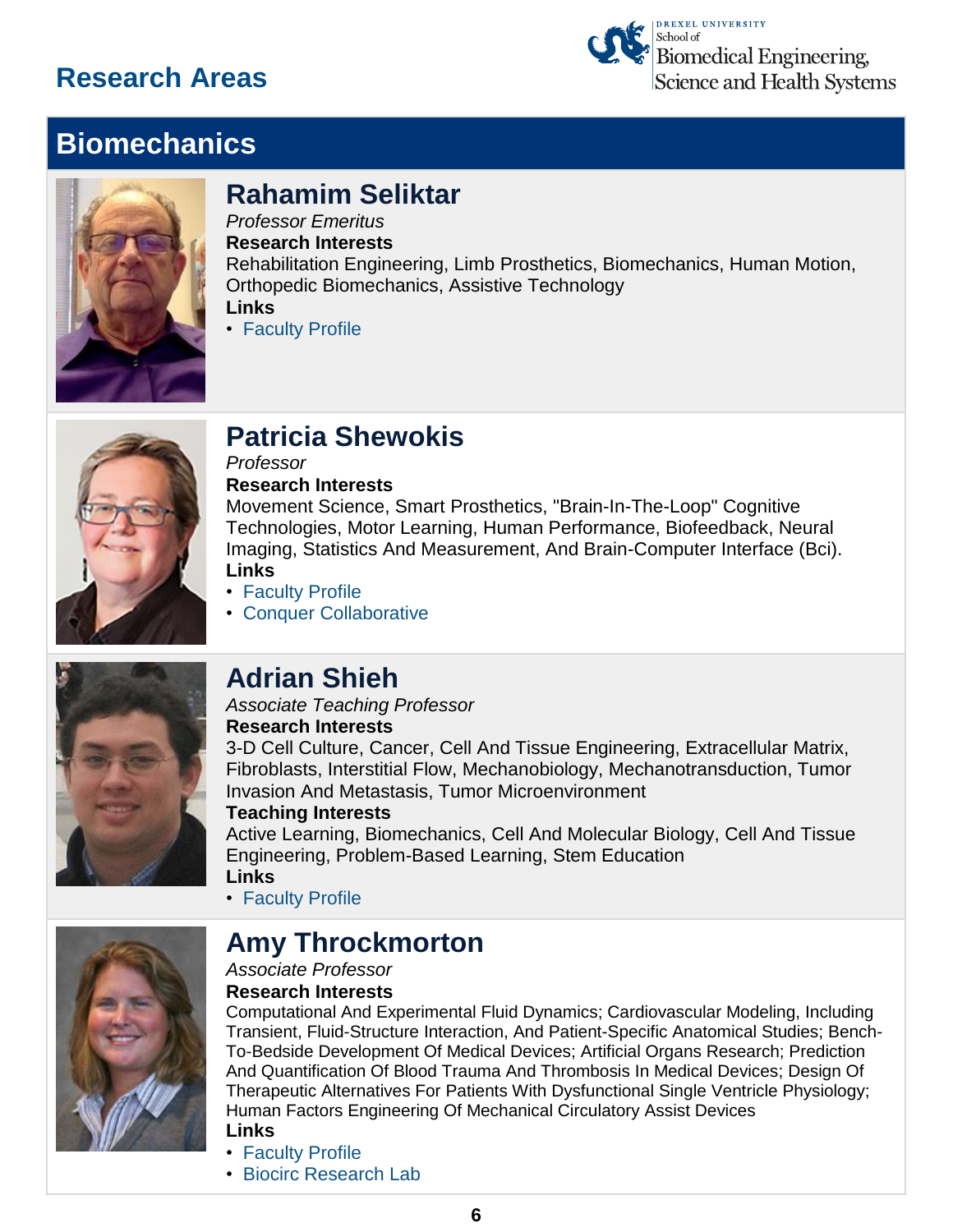

# **Cardiovascular Engineering**



#### **Kenneth Barbee**

*Professor, Senior Associate Dean, And Associate Dean For Research* **Research Interests**

Cellular Biomechanics Of Neural And Vascular Injury, Mechanotransduction In The Cardiovascular System, Mechanical Control Of Growth And Development For Wound Healing And Tissue Engineering **Links**

- [Faculty Profile](https://drexel.edu/biomed/faculty/core/BarbeeKenneth/)
- [Cellular Biomechanics Laboratory](http://biomed.drexel.edu/labs/cellular-biomechanics/)



### **Dov Jaron**

*Professor Emeritus, Calhoun Distinguished Professor Of Engineering In Medicine* **Research Interests**

Engineering Development And Optimization Of Cardiac Assist Devices, Cardiovascular Dynamics, Cardiovascular Function Under Stress, Modeling Of Biological Systems, Mechanisms Of Gas Transport In The Mivtocirculation, Biomedical Instrumentation Biomatrices, Cell-Biomaterials Interactions, Artificial Internal Organs, Endothelial Cell Biology, Hemodynamic Forces, Atherosclerosis, Genomics, Signal Transduction **Links**



• [Faculty Profile](https://drexel.edu/biomed/faculty/emeritus/JaronDov/)

### **Amy Throckmorton**

#### *Associate Professor* **Research Interests**

Computational And Experimental Fluid Dynamics; Cardiovascular Modeling,

Including Transient, Fluid-Structure Interaction, And Patient-Specific Anatomical Studies; Bench-To-Bedside Development Of Medical Devices; Artificial Organs Research; Prediction And Quantification Of Blood Trauma And Thrombosis In Medical Devices; Design Of Therapeutic Alternatives For Patients With Dysfunctional Single Ventricle Physiology; Human Factors Engineering Of Mechanical Circulatory Assist Devices

**Links**

- [Faculty Profile](https://drexel.edu/biomed/faculty/core/ThrockmortonAmy/)
- [Biocirc Research Lab](http://biomed.drexel.edu/new04/biocirc-lab/)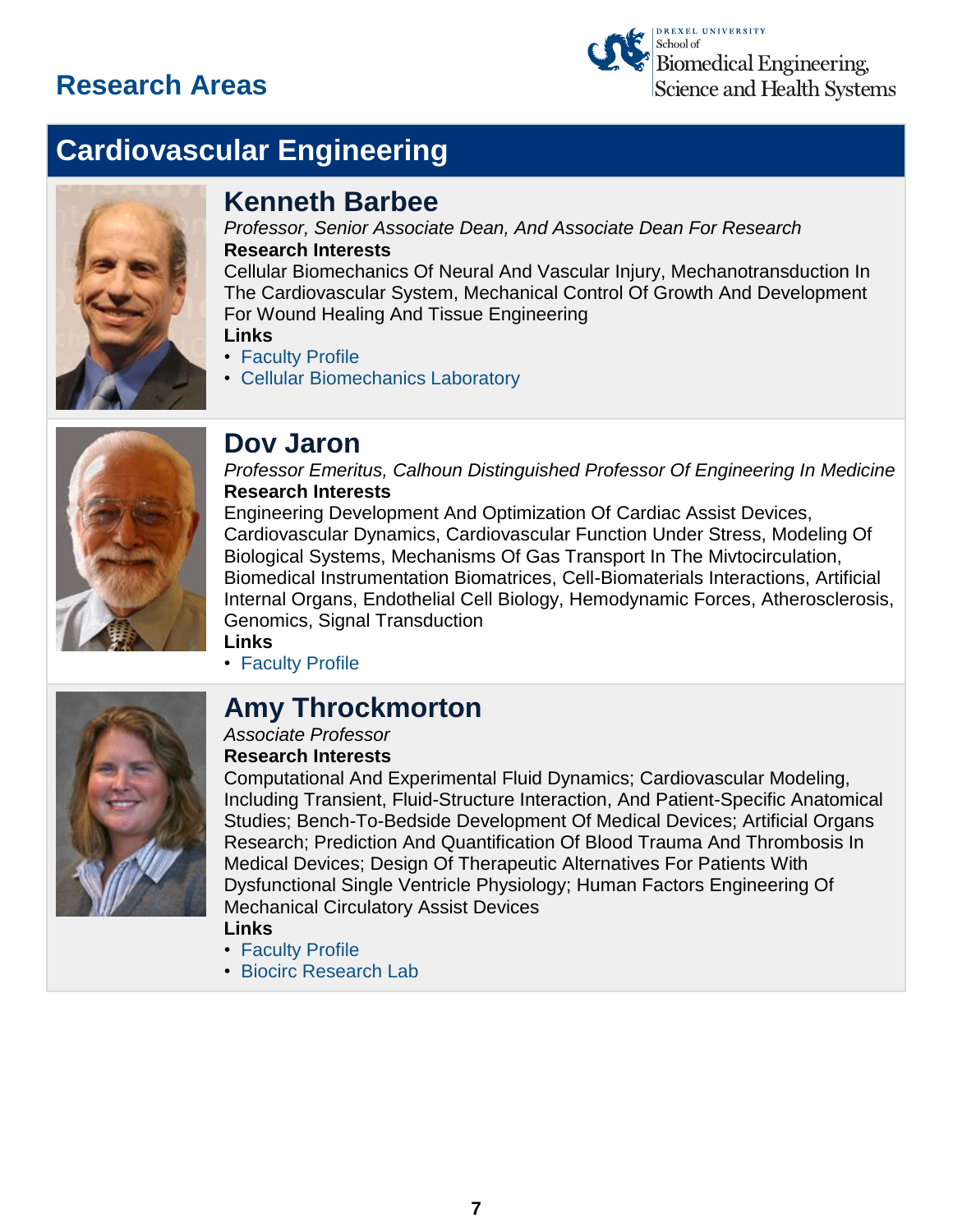

# **Drug Delivery**



### **Margaret Wheatley**

*John M. Reid Professor*

#### **Research Interests**

Ultrasound Contrast Agent Development (Tumor Targeting And Triggered Drug Delivery), Controlled Release Technology (Bioactive Compounds), And Microencapsulated Allografts (Ex Vivo Gene Therapy) For Spinal Cord Repair. **Links**

- 
- [Faculty Profile](https://drexel.edu/biomed/faculty/core/WheatleyMargaret/)
- [Microencapsulation Laboratory](http://www.biomed.drexel.edu/labs/wheatley/index.html)



#### **Yinghui Zhong**

*Associate Professor* **Research Interests** Neural Tissue Engineering, Biomaterials, Neural Electrode/Tissue Interface, Spinal Cord Repair, Stem Cells, Surface Modification, And Drug Delivery. **Links**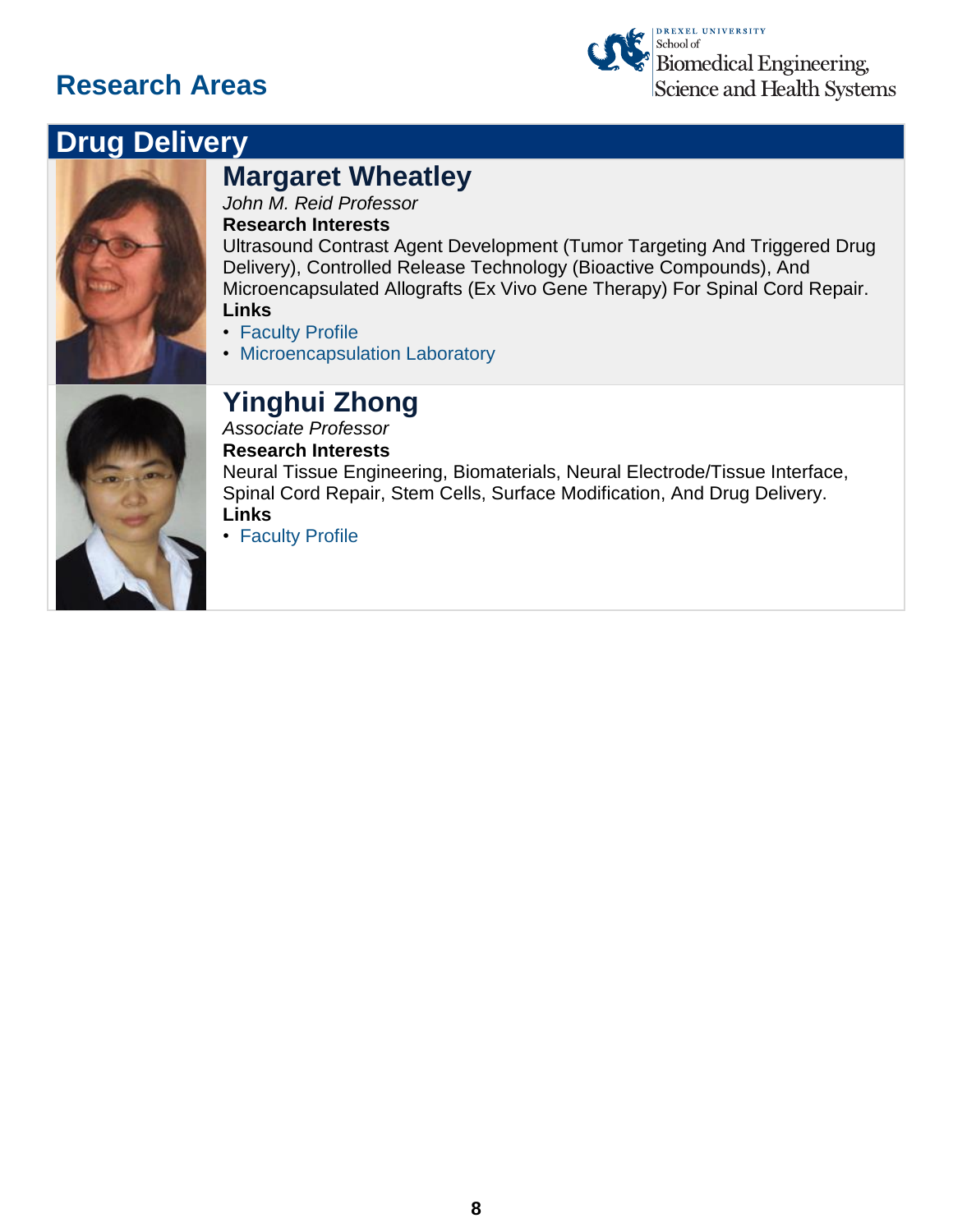

# **Neuroengineering**



#### **Hasan Ayaz**

*Associate Research Professor* **Research Interests** Neuroergonomics, Functional Neuroimaging, Biomedical Signal Processing, Neuroengineering, Functional Near Infrared Spectroscopy (Fnirs), Eeg, Brain Computer Interfaces (Bci)

- **Links** • [Faculty Profile](https://drexel.edu/biomed/faculty/research/AyazHasan/)
- [Conquer Collaborative](https://drexel.edu/conquer/)

### **Jaimie Dougherty**

*Assistant Teaching Professor* **Research Interests** Brain-Computer Interface, Neural Encoding, Electrophysiological Signal Acquisition And Processing. **Links**

- [Faculty Profile](https://drexel.edu/biomed/faculty/core/DoughertyJaimie/)
- [Neurorobotics Lab](http://biomed.drexel.edu/new04/neuroroboticslab/)



### **Kurtulus Izzetoglu**

#### *Associate Research Professor* **Research Interests**

Cognitive Neuroengineering, Functional Brain Imaging, Near Infrared Spectroscopy, Medical Sensor Development, Biomedical Signal Processing, Human Performance Assessment, And Cognitive Aging. **Links**

- [Faculty Profile](https://drexel.edu/biomed/faculty/research/IzzetogluKurtulus/)
- [Conquer Collaborative](https://drexel.edu/conquer/)



# **Hualou Liang**

*Professor*

#### **Research Interests**

Neuroengineering, Neuroinfomatics, Cognitive And Computational Neuroscience, Neural Data Analysis And Computational Modeling, Biomedical Signal **Processing** 

#### **Links**

• [Faculty Profile](https://drexel.edu/biomed/faculty/core/LiangHualou/)

• [Liang Research Group](http://www.biomed.drexel.edu/labs/liang/)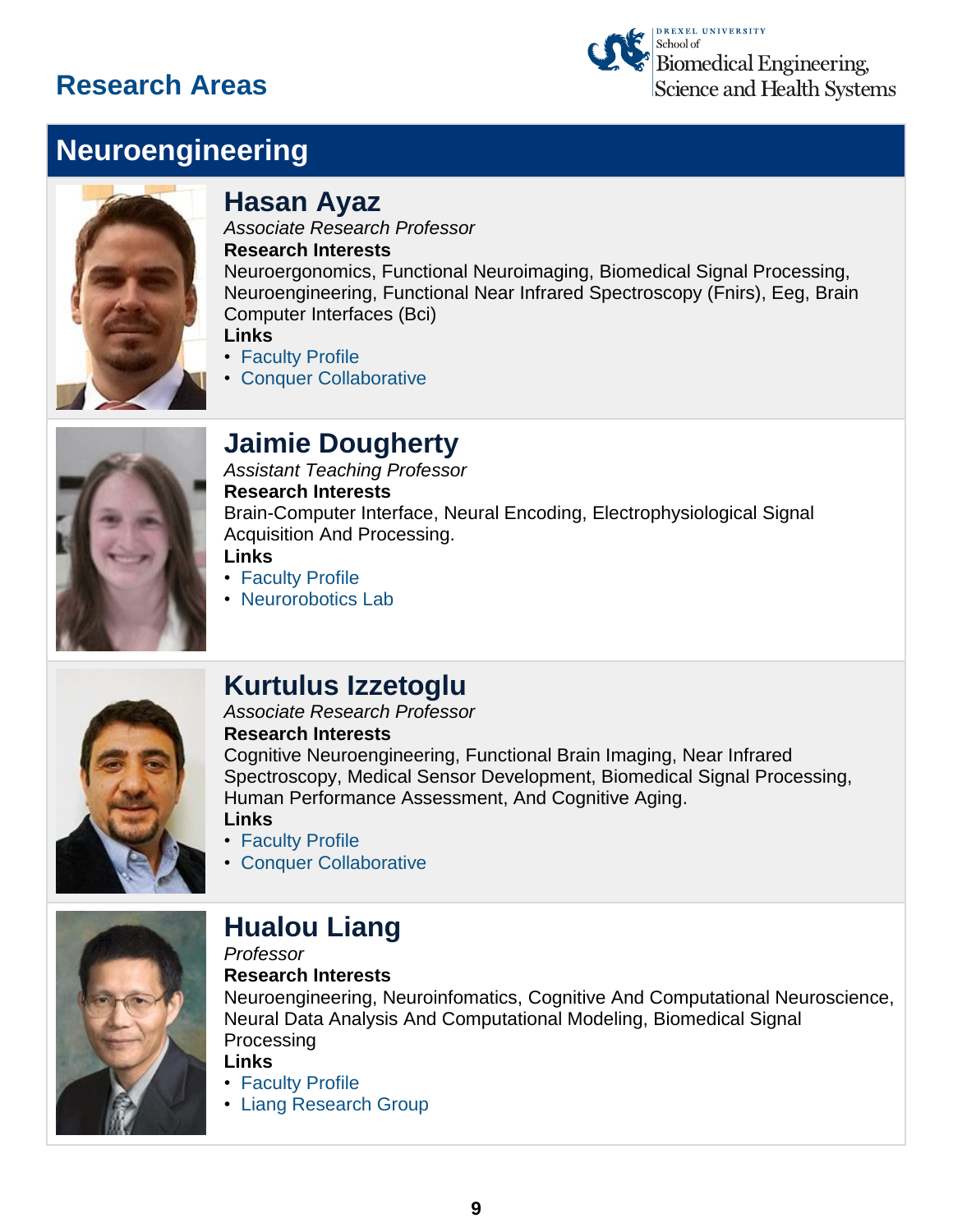

# **Neuroengineering**



#### **Banu Onaral**

*H. H. Sun Professor And Senior Advisor To The President, Global Partnerships* **Research Interests** Functional Optical Brain Imaging, Biomedical Signal Processing, Complexity And Scaling In Biomedical Signals, Systems, And Imaging **Links**

- [Faculty Profile](https://drexel.edu/biomed/faculty/core/OnaralBanu/)
- [Conquer Collaborative](https://drexel.edu/conquer/)



### **Kambiz Pourrezaei**

*Professor* **Research Interests** Nanotechnology, Near Infrared Imaging (Nir), Medical Devices **Links**

- [Faculty Profile](https://drexel.edu/biomed/faculty/core/PourrezaeiKambiz/)
- [Conquer Collaborative](https://drexel.edu/conquer/)



# **Patricia Shewokis**

#### *Professor* **Research Interests**

Movement Science, Smart Prosthetics, "Brain-In-The-Loop" Cognitive Technologies, Motor Learning, Human Performance, Biofeedback, Neural Imaging, Statistics And Measurement, And Brain-Computer Interface (Bci). **Links**

- [Faculty Profile](https://drexel.edu/biomed/faculty/core/ShewokisPatricia/)
- [Conquer Collaborative](https://drexel.edu/conquer/)



### **Catherine Von Reyn**

*Assistant Professor*

**Research Interests**

Cell Type-Specific Genetic Engineering, Whole-Cell Patch Clamp In Behaving Animals, Modeling, And Detailed Behavioral Analysis To Identify And Characterize Sensorimotor Circuits.

#### **Links**

- [Faculty Profile](https://drexel.edu/biomed/faculty/core/vonReynCatherine/)
- [Neural Circuit Engineering \(Nce\) Laboratory](http://biomed.drexel.edu/labs/nce/)